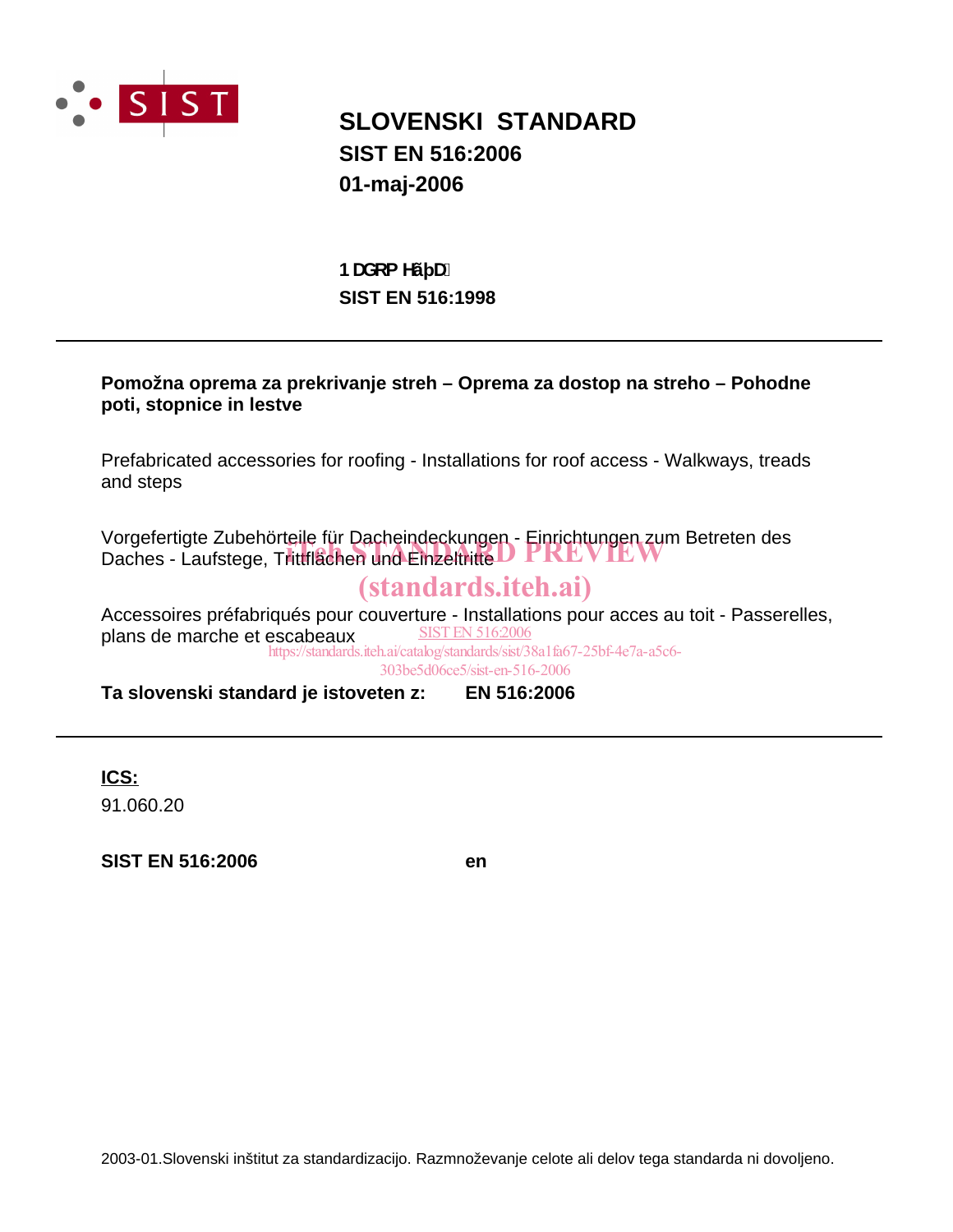# iTeh STANDARD PREVIEW (standards.iteh.ai)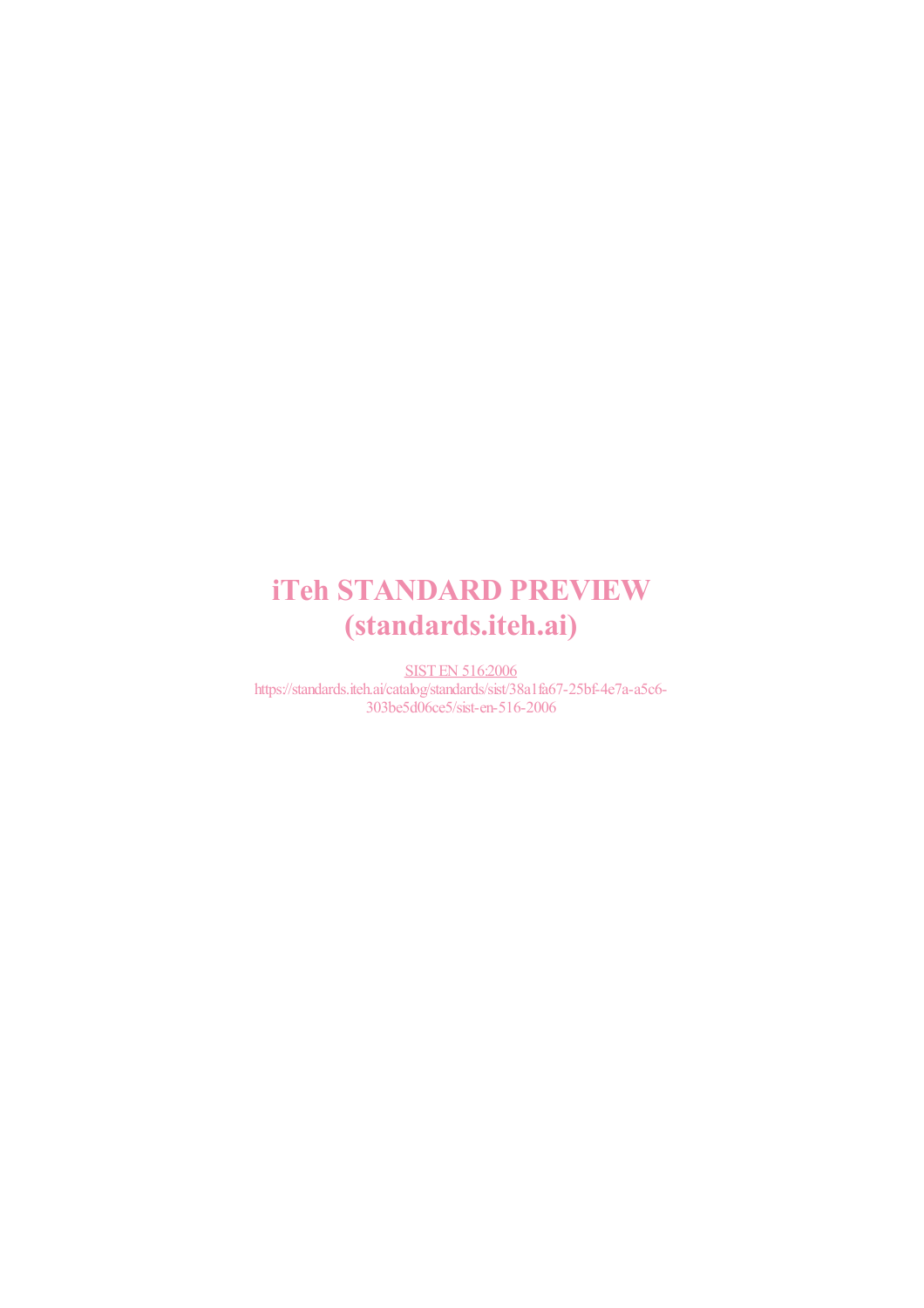# EUROPEAN STANDARD NORME EUROPÉENNE EUROPÄISCHE NORM

# **EN 516**

January 2006

ICS 91.060.20 Supersedes EN 516:1995

English Version

### Prefabricated accessories for roofing - Installations for roof access - Walkways, treads and steps

Accessoires préfabriqués pour couverture - Installations pour accès du toît - Passerelles, plans de marche et escabeaux

Vorgefertigte Zubehörteile für Dacheindeckungen - Einrichtungen zum Betreten des Daches - Laufstege, Trittflächen und Einzeltritte

This European Standard was approved by CEN on 7 December 2005.

CEN members are bound to comply with the CEN/CENELEC Internal Regulations which stipulate the conditions for giving this European Standard the status of a national standard without any alteration. Up-to-date lists and bibliographical references concerning such national standards may be obtained on application to the Central Secretariat or to any CEN member.

This European Standard exists in three official versions (English, French, German). A version in any other language made by translation under the responsibility of a CEN member into its own language and notified to the Central Secretariat has the same status as the official versions. versions.

CEN members are the national standards **bodies of Austria, Belgium, Cyprus, Czech** Republic, Denmark, Estonia, Finland, France, Germany, Greece, Hungary, Iceland, Ireland, Italy, Latvia, Lithuania, Luxembourg, Malta, Netherlands, Norway, Poland, Portugal, Romania, Slovakia, Slovenia, Spain, Sweden, Switzerland and United Kingdom. SIST EN 516:2006

https://standards.iteh.ai/catalog/standards/sist/38a1fa67-25bf-4e7a-a5c6- 303be5d06ce5/sist-en-516-2006



EUROPEAN COMMITTEE FOR STANDARDIZATION COMITÉ EUROPÉEN DE NORMALISATION EUROPÄISCHES KOMITEE FÜR NORMUNG

**Management Centre: rue de Stassart, 36 B-1050 Brussels**

Ref. No. EN 516:2006: E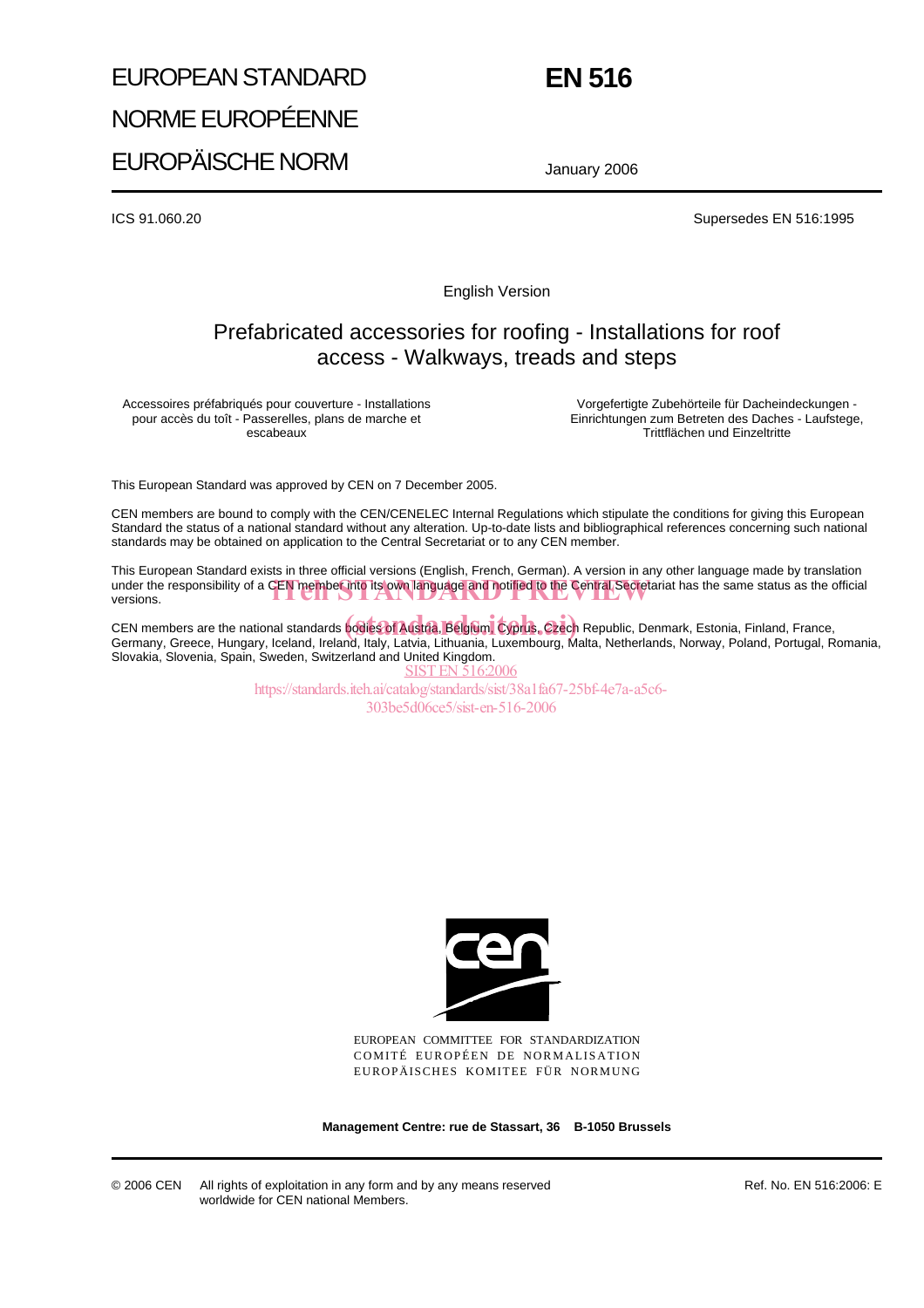## **Contents**

| 1                                                                                            |  |  |  |
|----------------------------------------------------------------------------------------------|--|--|--|
| $\mathbf{2}$                                                                                 |  |  |  |
| 3                                                                                            |  |  |  |
| 4                                                                                            |  |  |  |
| 5                                                                                            |  |  |  |
| 6<br>6.1<br>6.2<br>6.3<br>6.4                                                                |  |  |  |
| 7                                                                                            |  |  |  |
| 7.1<br>7.2                                                                                   |  |  |  |
| 7.3                                                                                          |  |  |  |
| 8<br>8.1                                                                                     |  |  |  |
| 8.1.1                                                                                        |  |  |  |
| 8.1.2<br>8.1.3                                                                               |  |  |  |
| 8.2                                                                                          |  |  |  |
| 9<br>9.1                                                                                     |  |  |  |
| 9.2                                                                                          |  |  |  |
| 9.2.1<br>9.2.2                                                                               |  |  |  |
| 9.3                                                                                          |  |  |  |
| 9.3.1                                                                                        |  |  |  |
| 9.3.2<br>9.3.3                                                                               |  |  |  |
| 9.3.4                                                                                        |  |  |  |
| 9.3.5                                                                                        |  |  |  |
| 10                                                                                           |  |  |  |
| 11                                                                                           |  |  |  |
| 12                                                                                           |  |  |  |
| Annex ZA (informative) Clauses of this European Standard addressing the provisions of the EU |  |  |  |
| ZA.1<br>ZA.2                                                                                 |  |  |  |
|                                                                                              |  |  |  |
|                                                                                              |  |  |  |
| ZA.3                                                                                         |  |  |  |
|                                                                                              |  |  |  |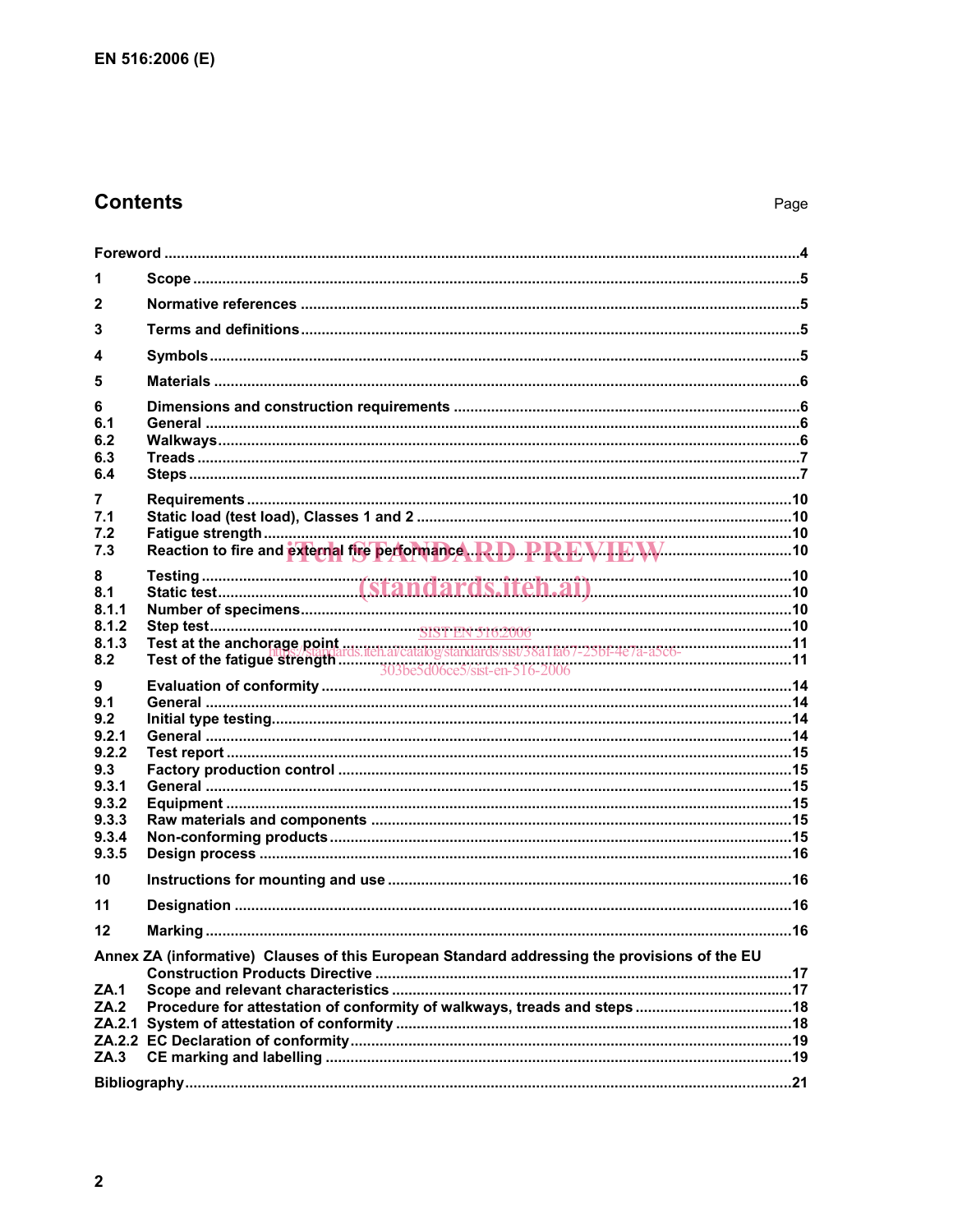# iTeh STANDARD PREVIEW (standards.iteh.ai)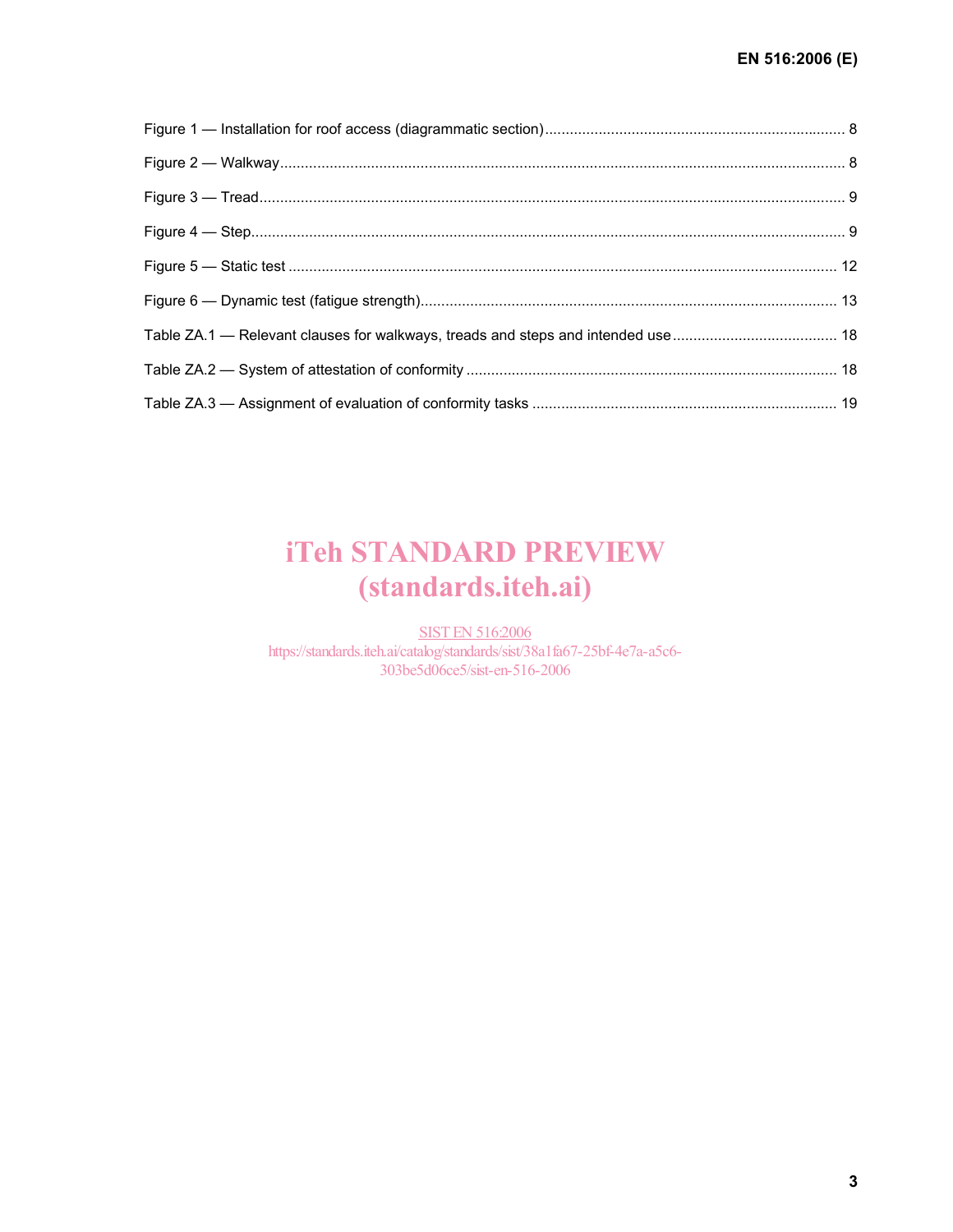### **Foreword**

This document (EN 516:2006) has been prepared by Technical Committee CEN/TC 128 "Roof covering products for discontinuous laying and products for wall cladding", the secretariat of which is held by IBN/BIN.

This European Standard shall be given the status of a national standard, either by publication of an identical text or by endorsement, at the latest by July 2006, and conflicting national standards shall be withdrawn at the latest by July 2006.

This document supersedes EN 516:1995.

This document has been prepared under a mandate given to CEN by the European Commission and the European Free Trade Association, and supports essential requirements of EU Directive(s).

For relationship with EU Directive(s), see informative Annex ZA, which is an integral part of this document.

According to the CEN/CENELEC Internal Regulations, the national standards organizations of the following countries are bound to implement this European Standard: Austria, Belgium, Cyprus, Czech Republic, Denmark, Estonia, Finland, France, Germany, Greece, Hungary, Iceland, Ireland, Italy, Latvia, Lithuania, Luxembourg, Malta, Netherlands, Norway, Poland, Portugal, Romania, Slovakia, Slovenia, Spain, Sweden, Sweden, Sweden, Sweden, Sweden, Sweden, Sweden, Sweden, Sweden, Sweden, Sweden, Sweden, Sweden, Sweden, Sweden, Sweden, Switzerland and United Kingdom. Ch STANDARD

## (standards.iteh.ai)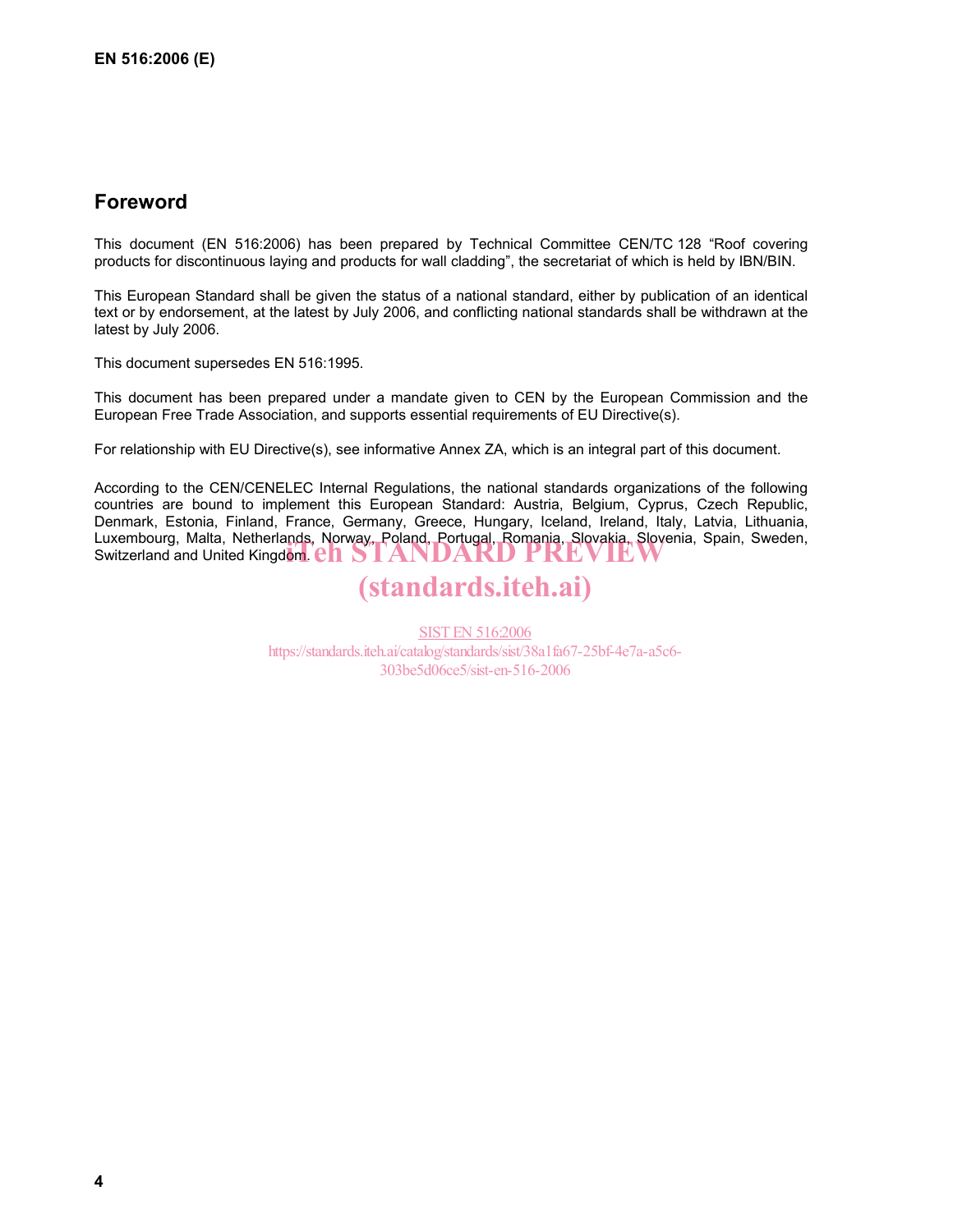#### **1 Scope**

This document applies to installations for roof access (building products) permanently fixed to the load-bearing construction of pitched roofs, to stand or to walk on during inspection, maintenance and repair of facilities on the roof.

It specifies essential dimensions, materials to be used, requirements with respect to the load-bearing capacity of the installation for roof access fastened to the roof construction including their fastening system, and the extent of testing.

This document does not apply to permanently fixed ladders on pitched roofs.

#### **2 Normative references**

The following referenced documents are indispensable for the application of this document. For dated references, only the edition cited applies. For undated references, the latest edition of the referenced document (including any amendments) applies.

EN 364, *Personal protective equipment against falls from a height — Test methods*

EN 795, *Protection against falls from a height — Anchor devices — Requirements and testing* 

EN ISO 1140, *Fibre ropes* — Polyamide + 3-, 4 and 8-strand ropes (ISO 1140/2004)

EN ISO 1461, *Hot dip galvanized coatings on fabricated iron and steel articles - Specifications and test*<br>methods.(ISO 1461:1999) *methods (ISO 1461:1999)*

#### SIST EN 516:2006

### **3** Terms and definitions *siteh.ai/catalog/standards/sist/38a1fa67-25bf-4e7a-a5c6-*

303be5d06ce5/sist-en-516-2006

For the purpose of this document, the following definitions apply.

#### **3.1**

#### **installation for roof access**

building product with a platform to stand or to walk on with one or more supports permanently fixed by means of associated fastening systems to the load-bearing construction of a pitched roof

Note 1 See figure 1

Note 2 Depending on the size of the platform, installations for roof access are designated as walkways (see Figure 2), treads (see figure 3) or steps (see figure 4)

#### **3.2**

#### **fastening system**

combination of products which fasten the walkways, treads and steps, to the load-bearing roof construction

#### **3.3**

#### **load-bearing roof construction**

part of the roof construction which is able to carry potential loads and to transmit them to the building structure

#### **4 Symbols**

*b* width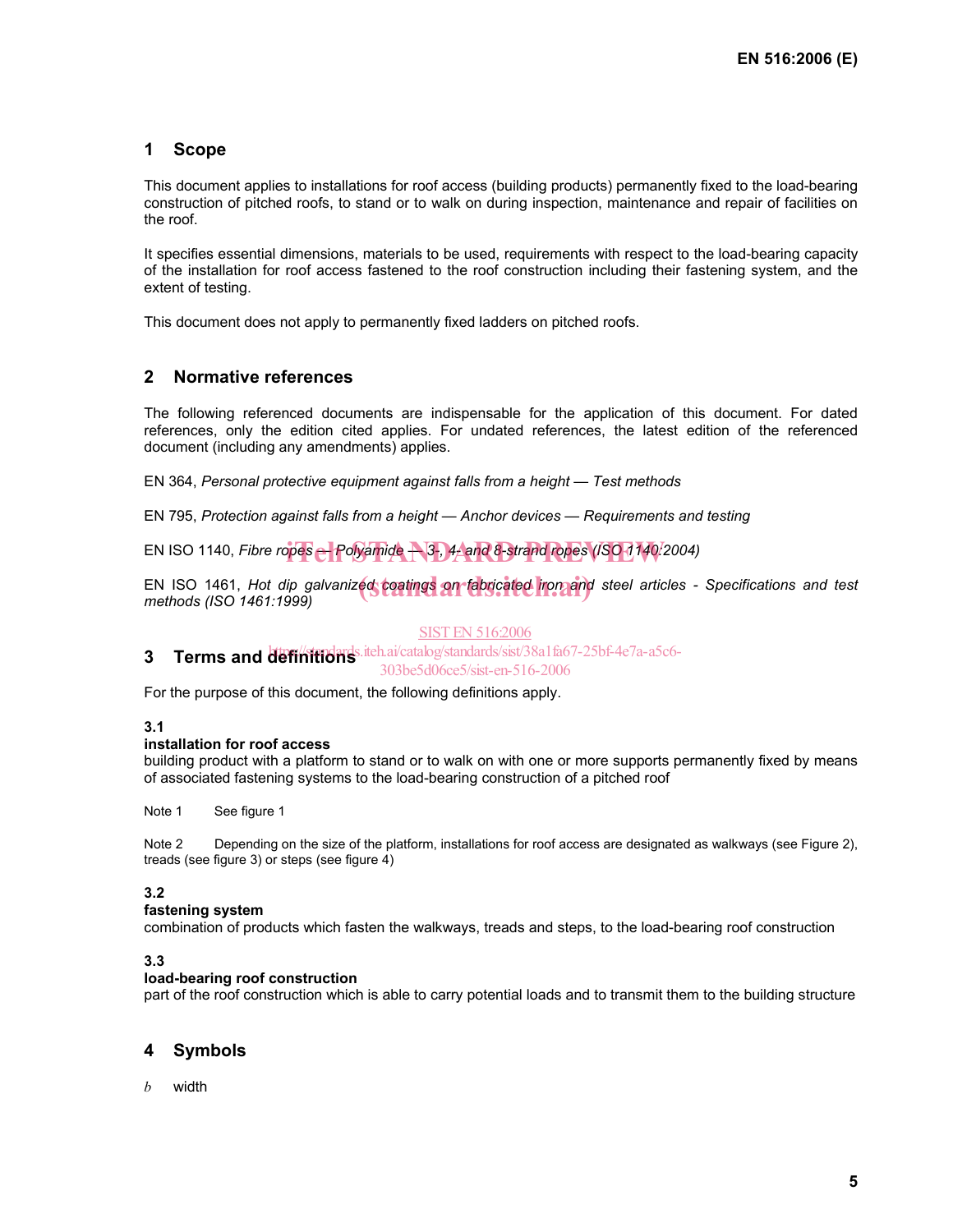- *l* length
- *R* lanyard
- *P* test load
- α roof slope

#### **5 Materials**

Installations for roof access and their fastening systems shall be made of metal or equivalent material and be resistant to corrosion as well as to atmospheric and climatic influences. The material shall be free from faults and inclusions that may impair their performance abilities.

The corrosion resistance shall be at least equivalent to that of hot-galvanised steel with a protective layer according to EN ISO 1461.

Parts of the fastening system beneath the roof covering may be from timber and shall then be protected against atmospheric and climatic influences.

#### **6 Dimensions and construction requirements**

#### **6.1 General**  iTeh STANDARD PREVIEW

Installations for roof access shall be classified as follows:  $\bf ds.iteh.ai)$ 

- Class 1: Installations that shall not be used as anchorage points to which personal protective Installations that shall not be used as anchored<br>equipment against fall or for restraint are attached; https://standards.iteh.ai/catalog/standards/sist/38a1fa67-25bf-4e7a-a5c6-
- Class 2: Installations that may be used as anchorage points to which personal protective equipment 303be5d06ce5/sist-en-516-2006against fall or for restraint are attached.

The surfaces of the platforms of walkways, treads and steps shall be designed to avoid slipping of persons and collection of water and, where necessary, to minimise snow build-up. Constructions with sharp angles or edges have to be avoided.

To accommodate roofs with different slopes, the connections between platform and supports shall be adjustable but they shall be designed to be secured against accidental disconnection after installation.

The type and size of the fastening system(s) shall be specified by the manufacturer.

#### **6.2 Walkways**

Walkways are distinguished according to the width of their platforms as types A, B or C. The minimum width *b* of the platform shall be for:

- $-$  Type A: 250 mm,
- $\equiv$  Type B: 350 mm and
- $-$  Type C: 430 mm.

The length *l* of the platforms of all types shall be at least 500 mm.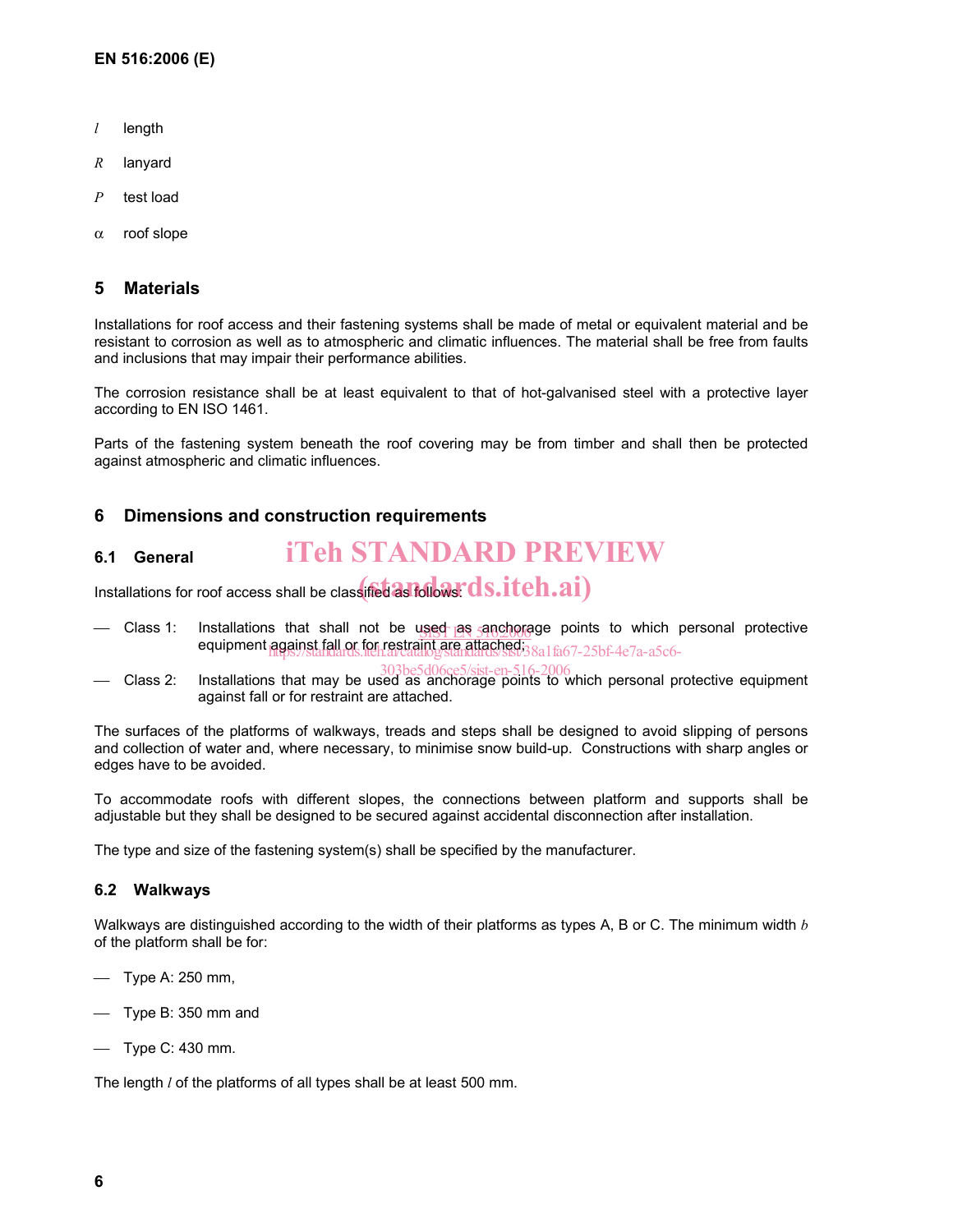The platforms of walkways of Type B shall be provided with turn-ups or side battens of at least 20 mm on both long sides, measured from the platform surface, to prevent persons from slipping.

The supports of walkways shall be designed in such a way that, after mounting on the roof construction, the inclination across the width *b* as well as across the length *l* is not greater than 3° from the horizontal.

#### **6.3 Treads**

The platform of treads shall have a width *b* of at least 250 mm.

The length *l* shall be at least 400 mm.

The supports of treads shall be designed in such a way that, after mounting on the roof construction, the inclination across the width *b* as well as across the length *l* is not greater than 3° from the horizontal.

#### **6.4 Steps**

The platform of steps shall have a size  $b \times l$  of at least 130 mm  $\times$  130 mm.

On all sides, except the front and rear side, the platform of steps shall be provided with turn-ups or side battens of at least 20 mm, measured from the platform surface, to prevent persons from slipping.

Furthermore, steps shall have a handle or a grip hole in the platform.

The supports of steps shall be designed in such a way that, after mounting on the roof construction, the inclination across the width  $h$  as well as across the length  $l$  is not greater than  $3^\circ$  from the horizontal inclination across the width *b* as well as across the length *l* is not greater than 3° from the horizontal. (standards.iteh.ai)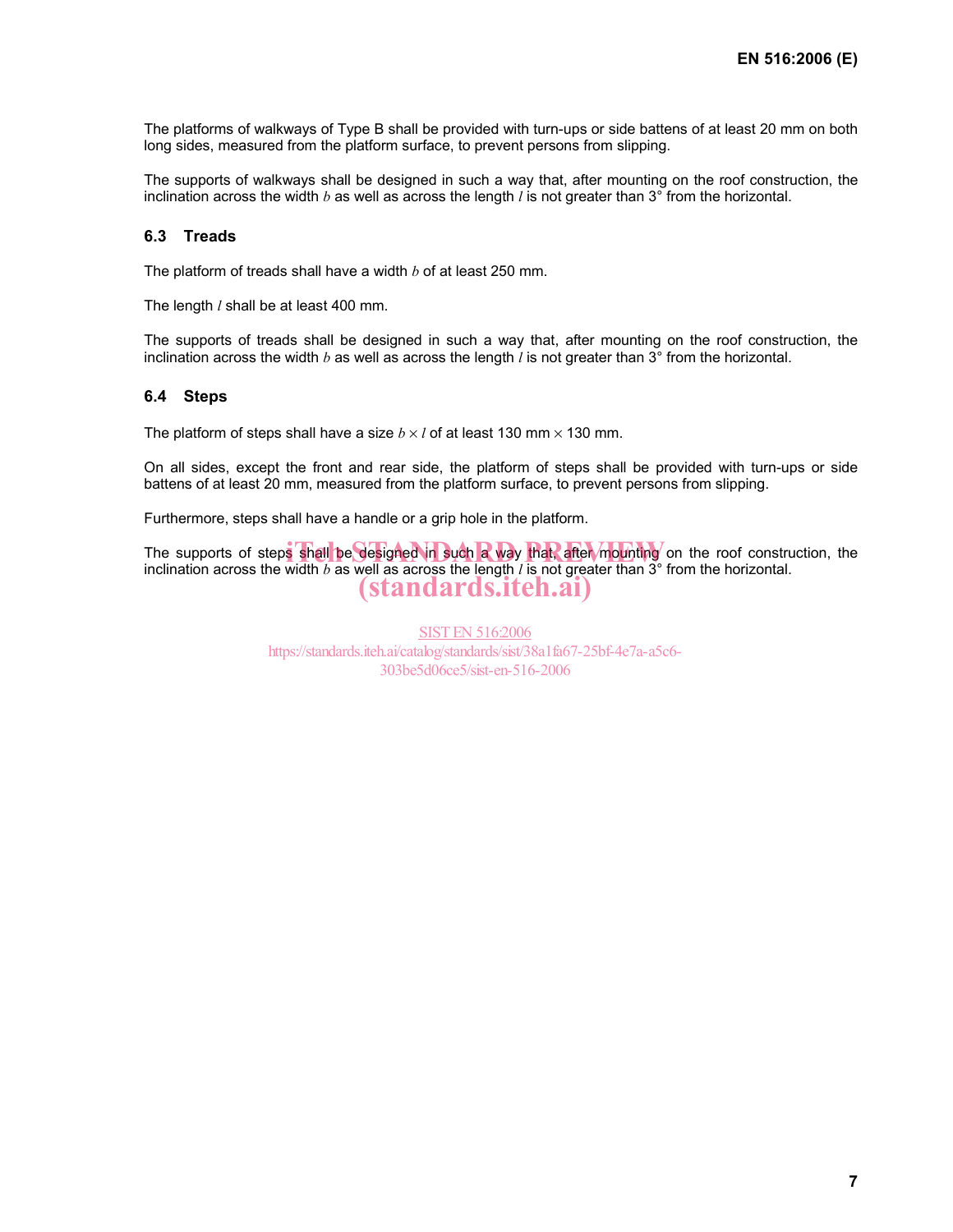

## **Key**

- 1 Rafter<br>2 Faster
- 2 Fastening system<br>3 Counter-batten
- 3 Counter-batten
- 4 Batten<br>5 Suppor
- 
- 6 Walkway, tread, step
- 7 Roofing
- *b* Width

# $\frac{4}{5}$  Supporting construction  $iTeh$   $STANDARD$   $PREV$   $EW$ (standards.iteh.ai)

#### SIST EN 516:2006

Figure **IStandard Catalogy Constructs** 



# **Key**

*b* Width *l* Length

**Figure 2 — Walkway**